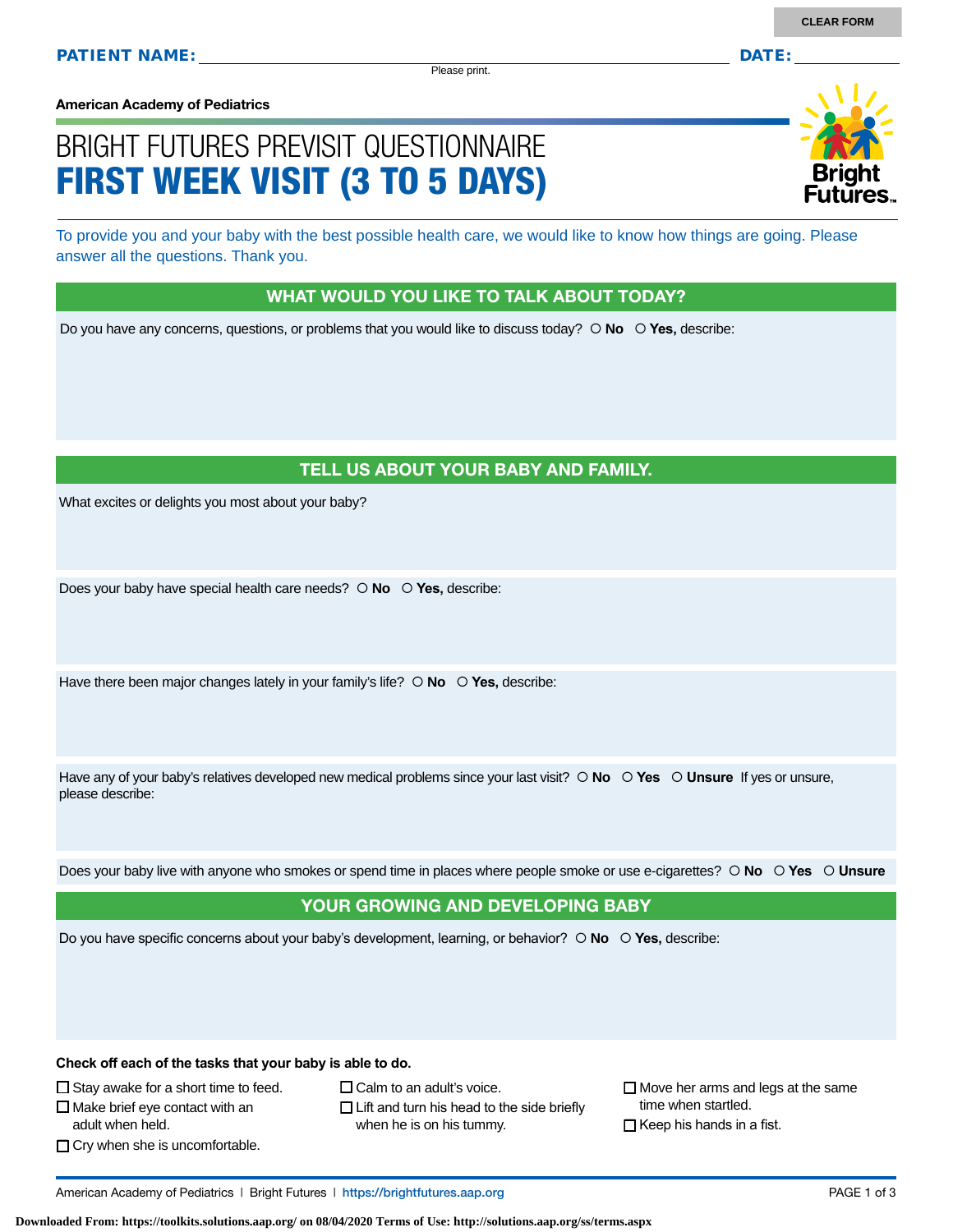Please print.

## FIRST WEEK VISIT (3 TO 5 DAYS)

RISK ASSESSMENT

**Vision**  $\vert$  Do you have concerns about how your baby sees?  $\vert$  O No  $\vert$  O Yes  $\vert$  O Unsure

### ANTICIPATORY GUIDANCE

How are things going for you, your baby, and your family?

#### YOUR FAMILY'S HEALTH AND WELL-BEING

| <b>Living Situation and Food Security</b>                                                                          |               |        |
|--------------------------------------------------------------------------------------------------------------------|---------------|--------|
| Is permanent housing a worry for you?                                                                              | $O$ No        | O Yes  |
| Do you have the things you need to take care of your baby, such as a crib, a car safety seat, and diapers?         | O Yes         | $O$ No |
| Does your home have enough heat, hot water, and electricity?                                                       | O Yes         | $O$ No |
| Do you have health insurance for yourself?                                                                         | O Yes         | $O$ No |
| Within the past 12 months, were you ever worried whether your food would run out before you got money to buy more? | $O$ No        | O Yes  |
| Within the past 12 months, did the food you bought not last, and you did not have money to get more?               | $\circ$ No    | O Yes  |
| Do you need help in finding community support services, such as WIC or food stamps?                                | $\bigcirc$ No | O Yes  |
| <b>Family Support</b>                                                                                              |               |        |
| Do you search the Internet to learn about how to care for your baby?                                               | $O$ No        | O Yes  |

#### GETTING TO KNOW YOUR BABY

| How You Are Feeling                                               |                     |        |
|-------------------------------------------------------------------|---------------------|--------|
| Do you sleep when the baby sleeps?                                | O Yes               | $O$ No |
| Does your partner or do other family members help with the baby?  | ⊢O Yes <sup>⊥</sup> | l O No |
| If you have other children, are you able to spend time with them? | ONA O Yes O No      |        |

#### CARING FOR YOUR BABY

| Do you read to your baby?                                                                    | O Yes      | $O$ No |
|----------------------------------------------------------------------------------------------|------------|--------|
| Is a TV, computer, tablet, or smartphone on in the background when your baby is in the room? | $O$ No     | O Yes  |
| Is your baby able to fully awaken for feedings?                                              | O Yes      | $O$ No |
| Do you have questions about how to calm your baby?                                           | $\circ$ No | O Yes  |
| When to Call Your Doctor/Emergency Planning                                                  |            |        |
| Do you know how to take your baby's temperature rectally?                                    | O Yes      | $O$ No |
| Do you have a list of emergency phone numbers?                                               | O Yes      | O No   |
| Do you have any questions about taking your baby out in public places?                       | $O$ No     | O Yes  |

#### FEEDING YOUR BABY

| <b>General Information</b>                                                                        |        |               |
|---------------------------------------------------------------------------------------------------|--------|---------------|
| Does your baby feed well?                                                                         | O Yes  | $O$ No        |
| Do you have any questions about how your baby is growing?                                         | $O$ No | O Yes         |
| Are you having problems burping your baby?                                                        | O Yes  | $O$ No        |
| Can you tell when your baby is hungry?                                                            | O Yes  | $O$ No        |
| Can you tell when your baby is full?                                                              | O Yes  | $O$ No        |
| Does your baby have 5 or 6 wet disposable diapers (or 6–8 cloth diapers) and 3 or 4 stools a day? | O Yes  | $\bigcirc$ No |